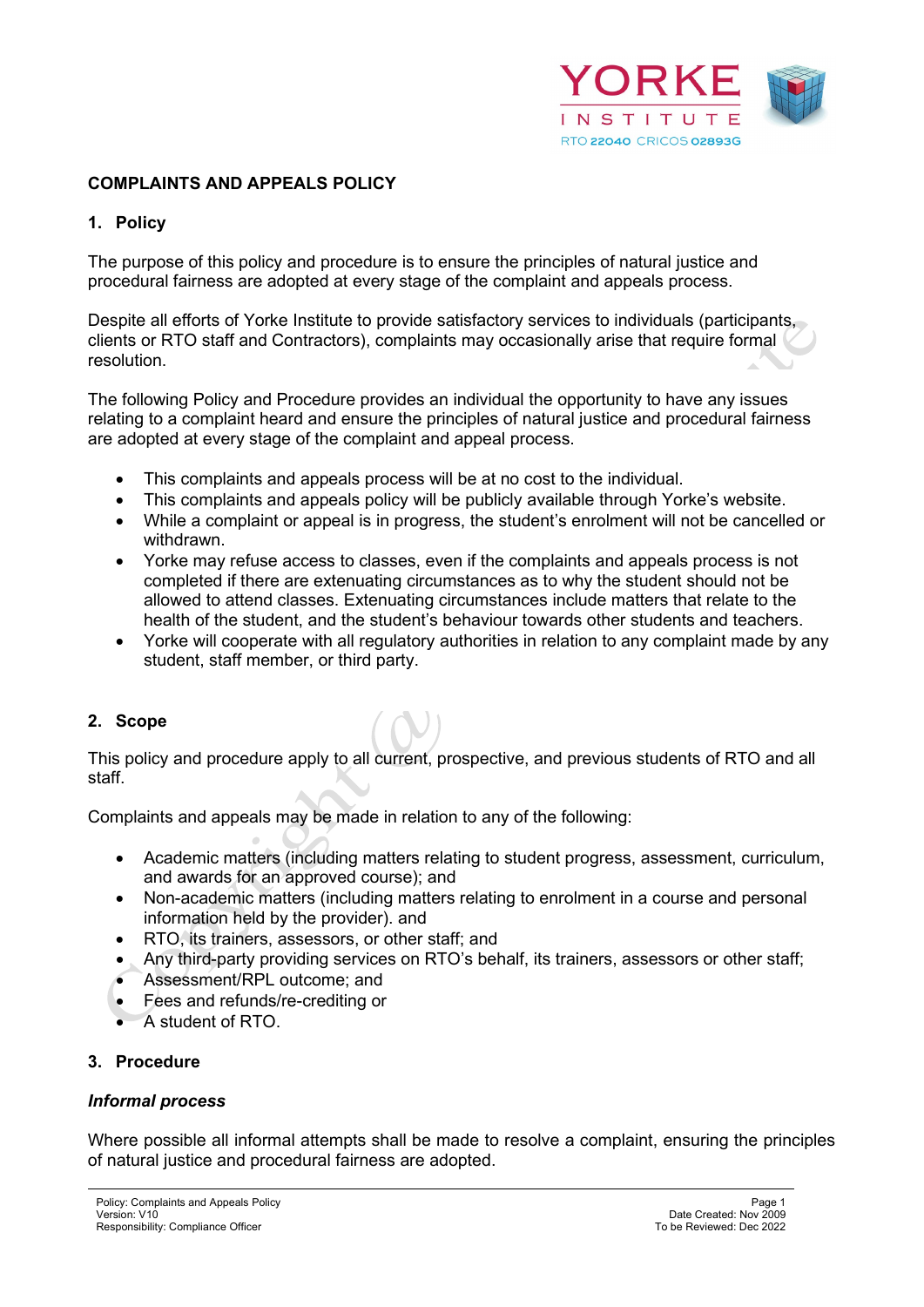This may include advice, discussions, and general mediation in relation to the complaint. Any staff can be involved in this informal process but once a complaint is made in writing the following procedures must be followed.

### *2.1 General Complaints*

• Any student, potential student, or third party may submit a formal complaint to Yorke Institute by completing the 'Complaints and Appeals Form' and state their case providing as many details as possible. This application form can be gained by downloading the form from the website: [www.yorkeinstitute.edu.au](http://www.yorkeinstitute.com/) or contacting the Student Administration officer at Yorke Institute

Note: There is no cost for the complaints process unless it is referred to an external third party.

- All complaints or appeals are submitted to the Student Administration Officer. It is their responsibility to deal with the complaint in the first instance. Complaints are to include the following information:
	- Submission date of complaint
	- Name of complainant.
	- Nature of complaint.
	- Date of the event which lead to the complaint
	- Attachments (if applicable).

Once a formal complaint is received the Student Administration Officer is to complete the 'Office Use Only' section on the submitted 'Complaints and Appeals form.'

The complainant or appellant will be acknowledged in writing within 10 days and finalised as soon as practicable.

• The specific information regarding the complaint/ appeal is to be documented in the 'Complaints' and Appeals Register' by the Student Administration Officer and monitored by the RTO Manager regularly.

The information to be contained and updated within the register is as follows:

- Submission date of complaint
- Name of complainant.
- Description of complaint / appeal
- Determined Resolution; and
- Date of Resolution.
- The complainant or appellant may be always assisted or accompanied by a support person regardless of the nature of the grievance or complaint throughout the process.
- Once a complaint has been filed and logged in the 'Complaints and Appeals Register' the Student Administration Officer shall notify the RTO Manager of the complaint and provide any further documentation related to the matter.
- Within 10 working days of the formal lodgement of the complaint/ appeal the Student Administration Officer shall ensure the process of addressing the complaint /appeal commences. The Student Administration Officer may refer the matter to the appropriate staff to resolve or make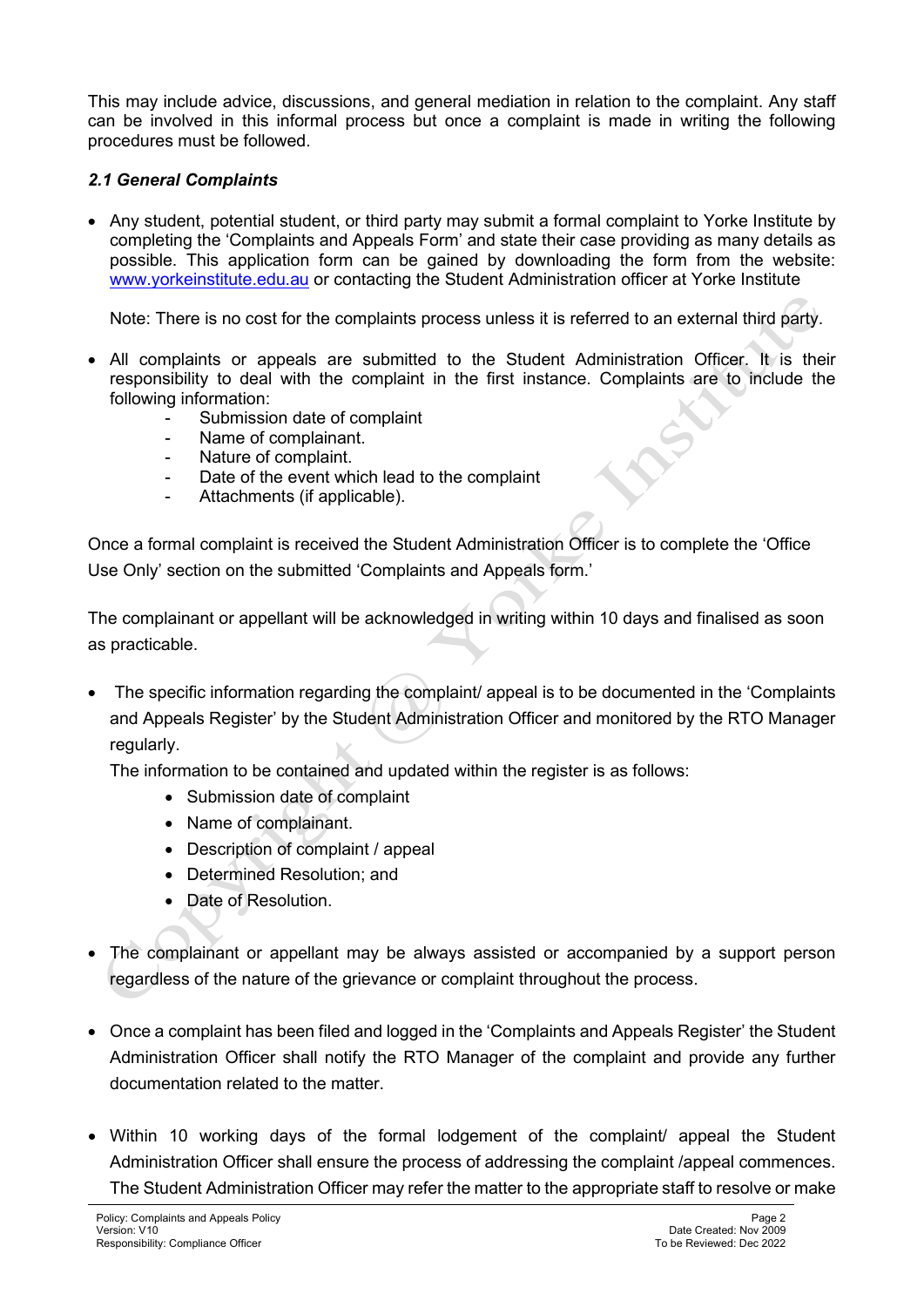a decision on the complaint ensuing that all reasonable measures are taken to finalise the process as soon as practicable. The Student Administration Officer is to keep the complainant informed of any decisions or outcomes concluded, or processes in place to deal with the complaint.

Where more than 60 calendar days are required to process and finalise the complaint or appeal, the RTO will:

- inform the complainant or appellant in writing, including reasons why more than 60 calendar days are required, and
- regularly update the complainant or appellant on the progress of the matter.
- If the complainant or appellant chooses to access Yorke Institute's complaints and appeals process, Yorke Institute must maintain the students' enrolment while the complaint and appeals process is ongoing.

Once a decision has been reached the Student Administration Officer shall be required to inform all parties involved of any decisions or outcomes that are concluded in writing. Within the notification of the outcome of the formal complaint the students shall also be notified that they have the right of appeal. To appeal a decision Yorke Institute must receive, in writing, grounds of the appeal.

The Student Administration Officer shall ensure that Yorke Institute will act within 10 working days of receiving on any complaint. If the internal or any external complaint handling or appeal process results in a decision that supports the complainant or appellant, Yorke Institute will immediately implement any decision and/or corrective and preventative action that is required and advise the complainant or appellant of the outcome.

• Copies of all documentation, outcomes and further action required will be placed into the 'complaints and appeals register' by the Student Administrations Officer and on the student's file.  $\bullet$ 

# **2.2 Appealing a Decision**

- All complainants have the right to appeal decisions made by Yorke Institute where reasonable grounds can be established. The areas in which a student may appeal a decision made by Yorke Institute may include:
	- o Assessments conducted
	- $\circ$  Suspension or cancellation decisions made in relation to the student's enrolment
	- o Intention to report the student for unsatisfactory course progress
	- $\circ$  Or any other conclusion / decision that is made after a complaint has been dealt with by Yorke Institute in the first instance.

To activate the appeals, process the complainant is to complete a 'Complaints and Appeals Form' which is to include a summary of the grounds the appeal is based upon. The reason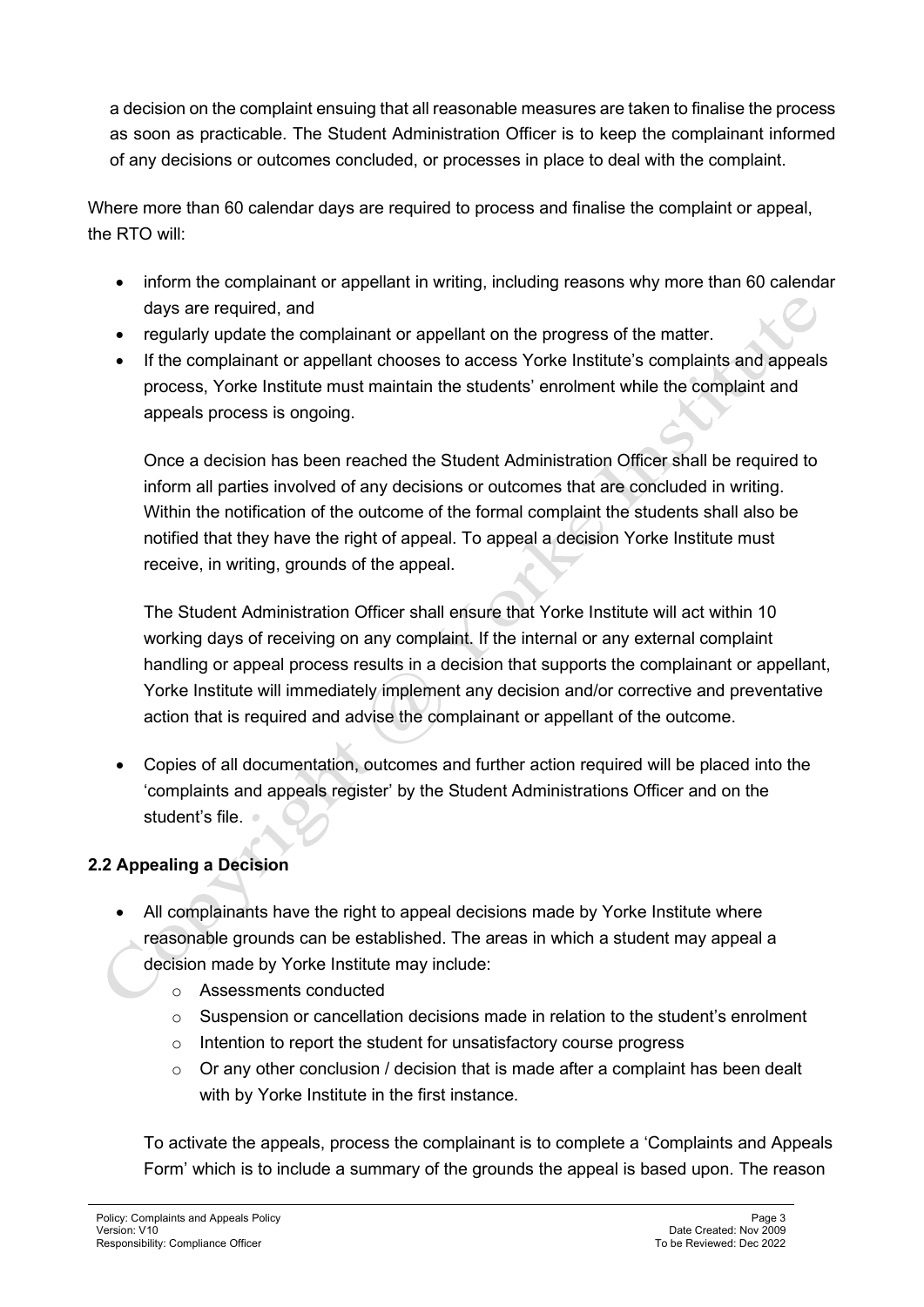the complainant feels the decision is unfair is to be clearly explained and help and support with this process can be gained from the Student Administrations Officer.

The Student Administrations Officer shall then determine the validity of the appeal and organise a meeting with all parties involved in the matter and attempt to seek resolution where appropriate.

The process for all formally appeals will begin within 10 working days of the appeal being lodged.

The Student Administrations Office shall ensure that Yorke Institute acts on any substantiated appeal.

Where an individual has appealed a decision or outcome of a formal complaint, they are required to notify Yorke Institute in writing within 20 working days of the grounds of their appeal. Any supporting documentation should also be attached to the appeal.

• The appellant shall be notified in writing of the outcome with reasons for the decisions, and the 'Complaints and Appeals Register' updated. The student shall also be provided the option of activating the external appeals process if they are not satisfied with the outcome. The student is required to notify Yorke Institute if they wish to proceed with the external appeals process.

# **Assessment appeals**

- Where an appellant wishes to appeal an assessment, they are required to notify their assessor in the first instance. Where appropriate the assessor may decide to re-assess the student to ensure a fair and equitable decision is gained. The assessor shall complete a written report regarding the re-assessment outlining the reasons why assessment was or was not granted.
- If this is still not to the appellant's satisfaction the appellant shall formally lodge an appeal by submitting a written letter outlining their reasons for the appeal. They shall lodge this with Student Administrations department and the appeal shall be entered into the 'Complaints and Appeals Register'.
- The Student Administrations Officer shall be notified and shall seek details from the assessor involved and any other relevant parties. A decision shall be made regarding the appeal either indicating the assessment decision stands or details of a possible reassessment by a 'third party'. The third party shall be another assessor appointed by Yorke Institute.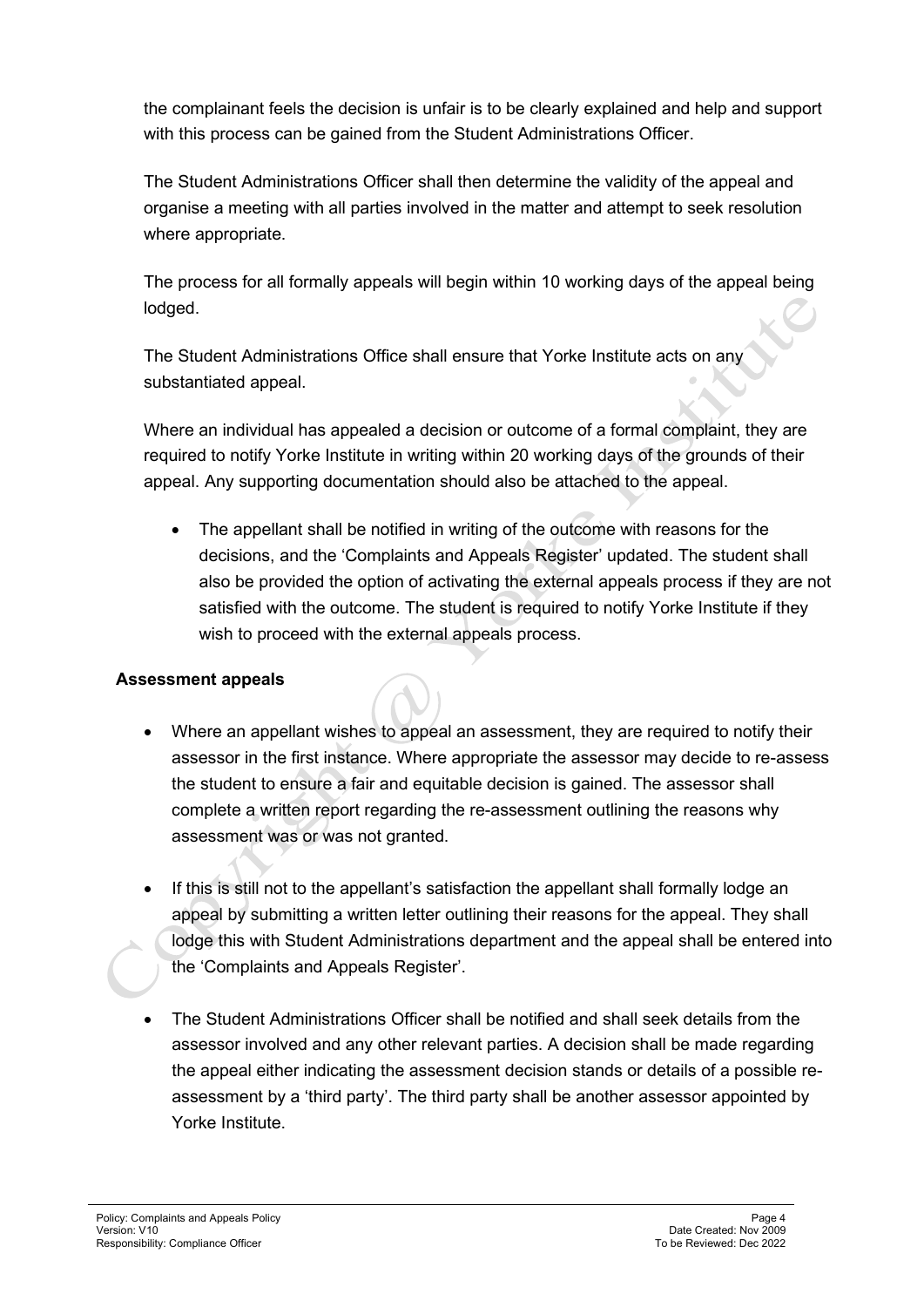• The appellant shall be notified in writing of the outcome with reasons for the decision, and the 'complaints and appeals register' updated. The appellant shall also be provided the option of activating the external appeals process if they are not satisfied with the outcome. The appellant is required to notify Yorke Institute if they wish to proceed with the external appeals process.

## **Appealing deferrals, suspension, or cancellation of enrolment decisions**

- Where an individual wishes to appeal a decision relating to suspension, or cancellation of an enrolment they are required to lodge, the completed Complaints and Appeals form, to the Student Administration Officer. The individual should outline in detail why they believe the decision should be reviewed and should include any supporting documentation for their appeal.
- Once the appeal is lodged with the Student Administrations department, the appeal will be entered into the 'Complaints and Appeals Register'.
- The Student Administration Officer shall be notified and shall seek details regarding the initial documentation of the decision and shall make a decision based on the grounds of the appeal.
- The individual shall be notified in writing of the outcome with reasons for the decision, and the 'complaints and appeals register' updated. The individual shall also be provided the option of activating the external appeals process if they are not satisfied with the outcome.
- The Student Administration Officer shall ensure that Yorke Institute will act immediately on any substantiated appeal. If the internal or any external complaint handling or appeal process results in a decision that supports the student, the registered provider must immediately implement any decision and/or corrective and preventative action that is required and advise the student of the outcome.

# *2.3 External Appeals*

• If an individual is still dissatisfied with the decision of Yorke Institute a student may wish to refer the matter to an external independent / third party mediator.

| <b>Dispute</b>            | Dispute Settlement Centre of Victoria https://www.disputes.vic.gov.au/ |
|---------------------------|------------------------------------------------------------------------|
| Settlement<br>Centre of   | 4/456 Lonsdale Street Melbourne Vic 3000                               |
| Victoria (for<br>domestic | Telephone: 1300 372 888                                                |
| students:                 | Email: dscv@justice.vic.gov.au                                         |